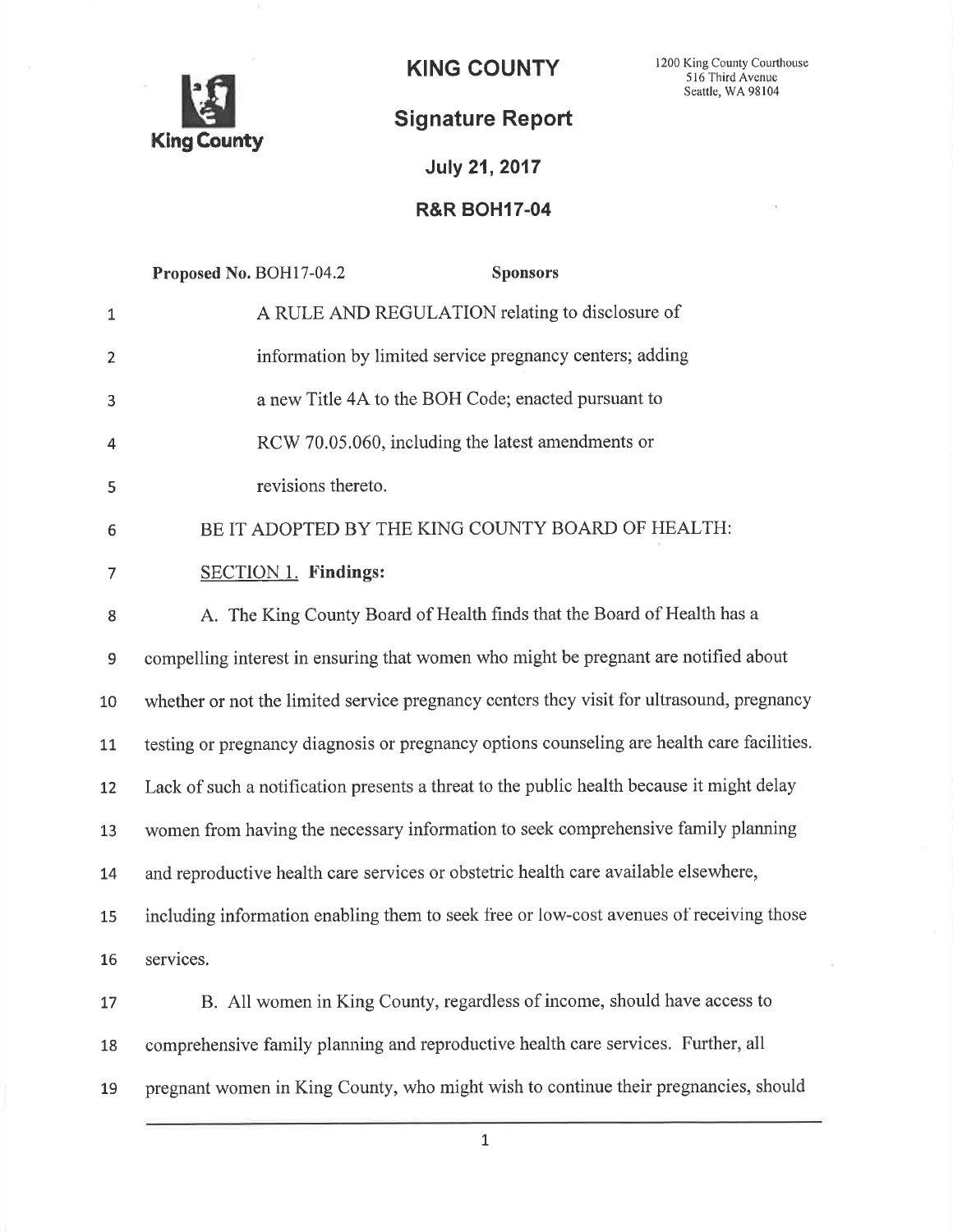have access to obstetric health care. Ensuring access to those services has been shown to 2t be critical for saving lives and reducing ill-health for both women and their children. For women who might be pregnant, particularly if their pregnancies were unintended, access to those services might be even more critical. C. Research has shown that investments in comprehensive sexual and reproductive health result in benefits such as: preventing unintended pregnancies, which can improve birth spacing and outcomes; improving maternal health; increasing 27 prevention or early diagnosis of breast or cervical cancer; and preventing, diagnosing and treating sexually transmitted infections, including those that could be transmitted during gestation or birth.

D. Health care facilities providing health care to women who might be pregnant 31 either:

1. Provide important information for women on how to access comprehensive family planning and reproductive health care services and obstetric health care, including information to help pregnant women find health insurance, local doctors or midwives and other community resources to support healthy pregnancies; or

2. Provide those services themselves.

E. Conversely, some limited service pregnancy centers have been reported to provide little or no information on the availability of free, low-cost or full-cost comprehensive family planning and reproductive health care services to women. Also, those limited service pregnancy centers do not provide comprehensive family planning 4t and reproductive health care services or obstetric health care for women. Beyond potential misunderstanding as to whether women are receiving care from health care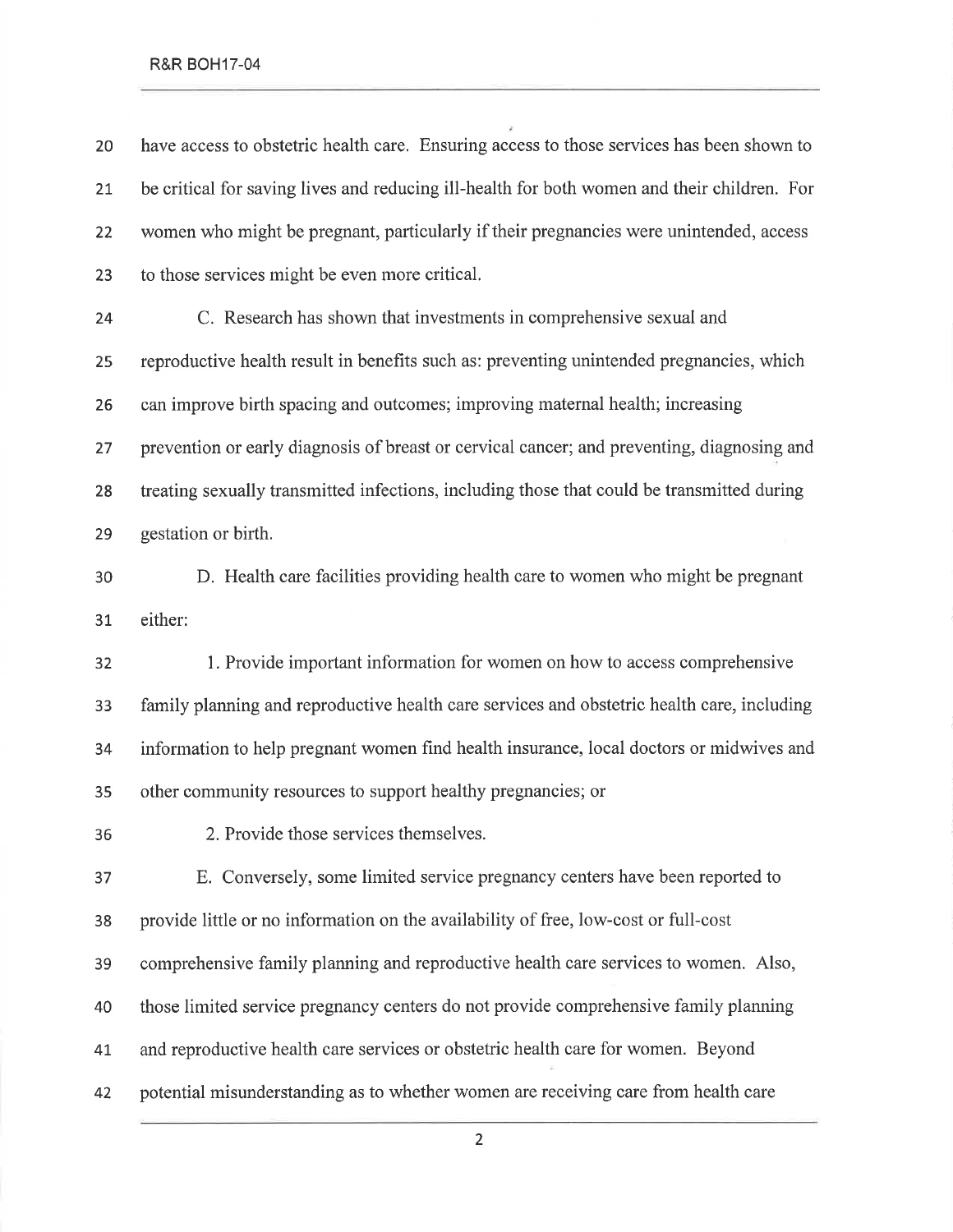| 43 | facilities because of a lack of disclosure from the facilities that the women are not       |
|----|---------------------------------------------------------------------------------------------|
| 44 | receiving that care, some limited service pregnancy centers have been reported to           |
| 45 | misinform women about their health and their health care options. That misinformation       |
| 46 | can delay access to comprehensive family planning and reproductive health care services     |
| 47 | and obstetric health care and can lead to more risky reproductive decisions, such as later- |
| 48 | term and expensive abortions. Thus, lack of information, namely failure to notify the       |
| 49 | women who might be pregnant and visit these limited service pregnancy centers for           |
| 50 | ultrasounds, pregnancy testing and diagnosis, or pregnancy options counseling, that the     |
| 51 | facilities are not health care facilities, is a threat to the public health.                |
| 52 | F. In 2014, an estimated 429,910 women in Washington were in need of publicly               |
| 53 | funded contraceptive services and supplies. That year, Public Health - Seattle & King       |
| 54 | County served 9,534 family planning clients. It is estimated that 288 unintended            |
| 55 | pregnancies are prevented per every 1,000 users of publicly funded contraceptive            |
| 56 | services. In 2014 Public Health - Seattle & King County is estimated to have prevented      |
| 57 | nearly 2,120 unintended pregnancies, which are estimated to translate to 1,060 fewer        |
| 58 | births from unintended pregnancies, 720 fewer abortions and 340 fewer miscarriages.         |
| 59 | G. While every year thousands of women in King County are in need of publicly               |
| 60 | funded comprehensive family planning, reproductive health care services and obstetric       |
| 61 | health care, many, including women who learn they are pregnant, remain unaware of the       |
| 62 | programs available to provide them with these services free or at low cost. For women       |
| 63 | facing unwanted or otherwise crisis pregnancies, the public health risks of lacking access  |
| 64 | to information on where and how they can obtain free or low-cost comprehensive family       |
| 65 | planning and reproductive health care services and obstetric health care, are even more     |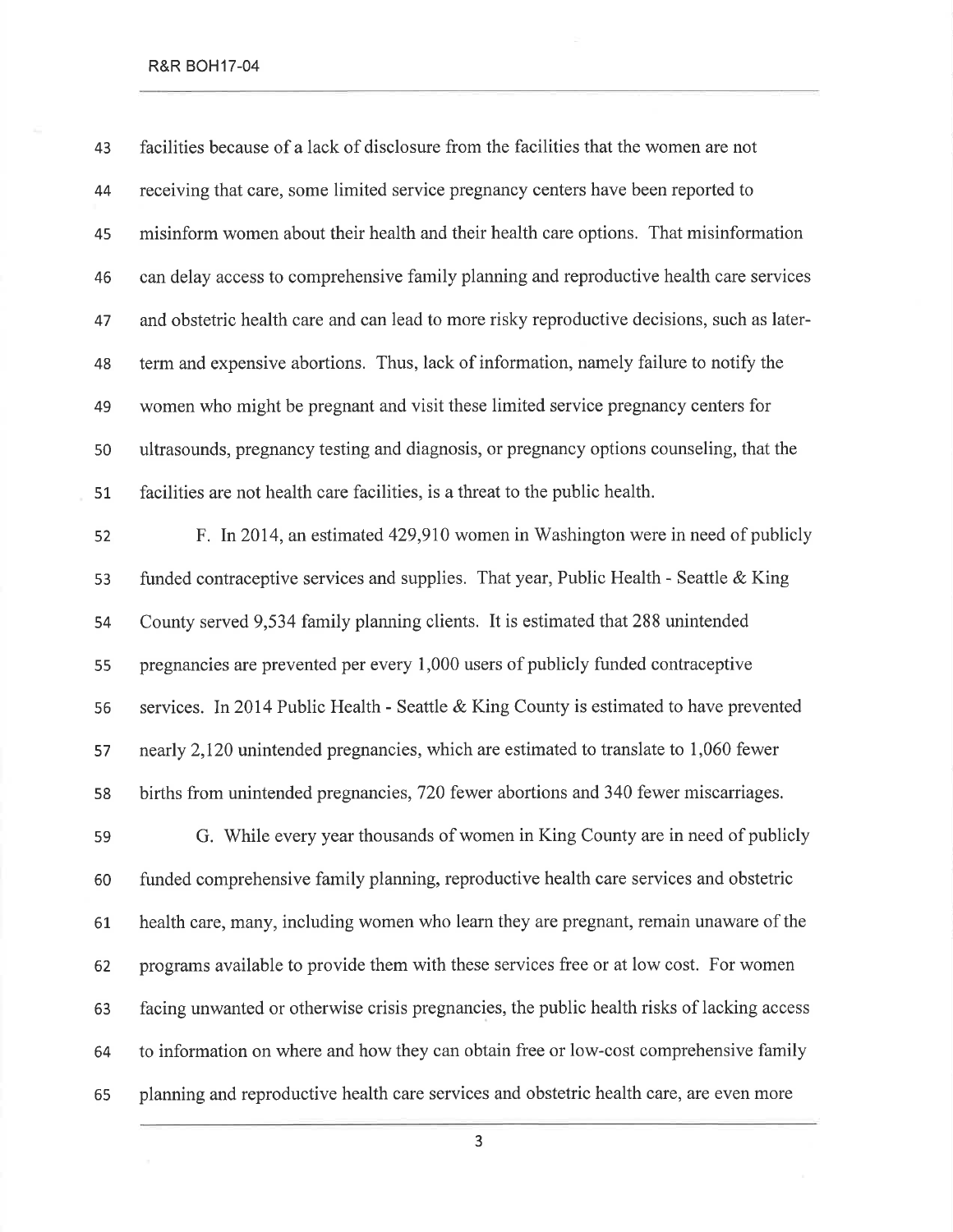dangerous.

H. In addition to the time-sensitive nature of the decision about whether or not to continue a pregnancy, for women who face additional challenges such as intimate partner violence, behavioral health issues or medical diagnoses that can lead to complications during pregnancy, having information enabling them to more quickly access obstetric health care, comprehensive family planning and reproductive health care services might prove life-altering for their health and for the health of their future children, if they decide to and are able to continue the pregnancies.

L Further, pregnancy itself has been identified as a time of high risk for women. The prevalence of both antenatal and postnatal psychological distress has been studied, with some studies finding that socioeconomic deprivation and psychological distress tend to occur. Research suggests that there is a positive association between antenatal distress and birth outcomes. There is also research on the impact of maternal mental health, which is known to have lasting implications on child and adolescent behavior. Consequently, timely access for pregnant women to health care facilities, which have the tools to assess for and address those needs, is imperative for the short-term and long-term

public health.

J. It is vital that pregnant women in King County know when they are receiving care from health care facilities, as delay in accessing that care resulting from lack of information or misinformation could permanently alter the reproductive decisions available to them and the adequacy of their prenatal care. Ensuring that limited service pregnancy centers notify that they are not health care facilities is an effective way to help women determine whether the facilities have the requisite staff to either assist or hinder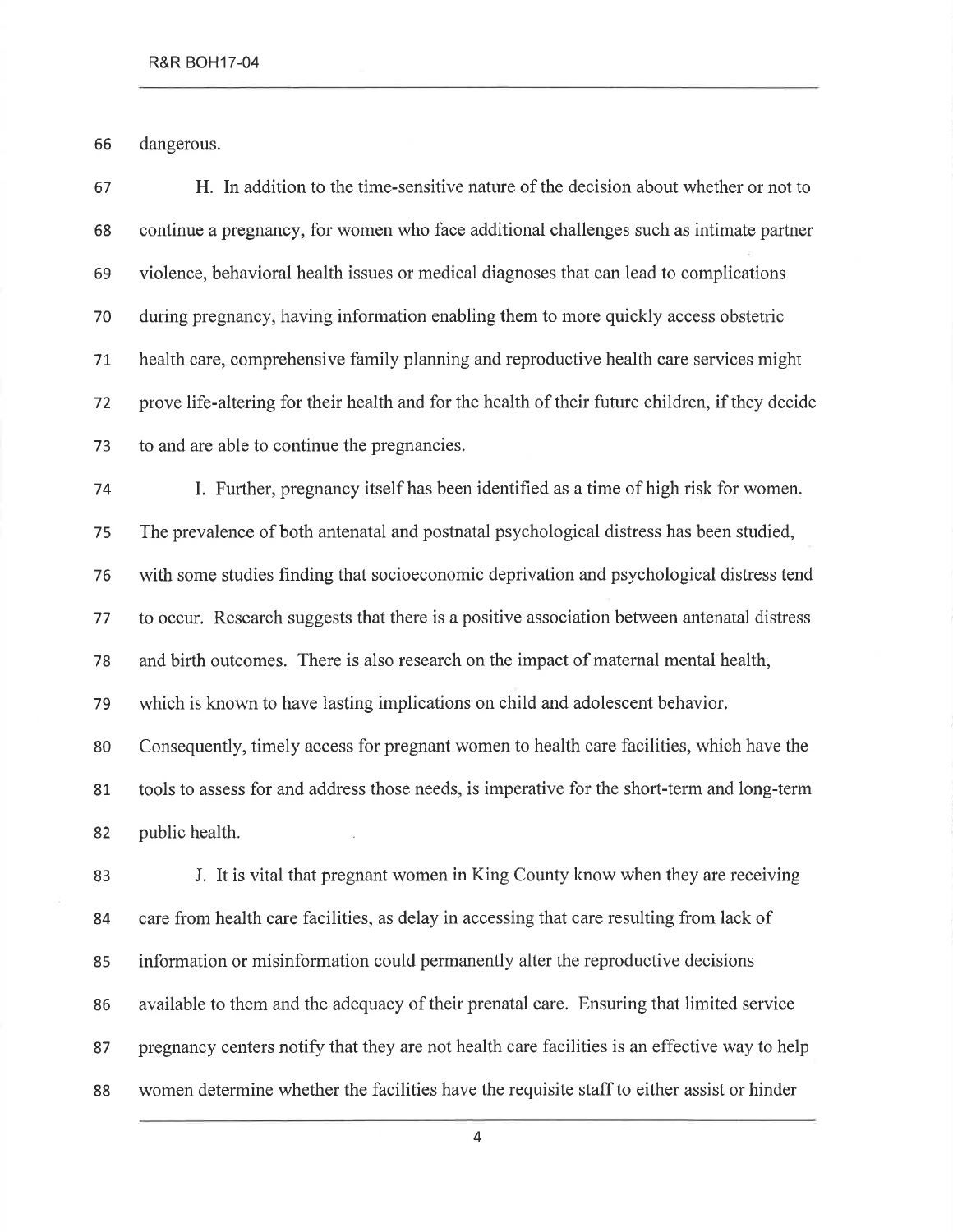| 89  | the women's efforts to make timely reproductive and prenatal care decisions. Therefore,    |
|-----|--------------------------------------------------------------------------------------------|
| 90  | King County has a public health interest in supplementing its efforts to ensure that       |
| 91  | women who might be pregnant know who is providing their pregnancy-related care.            |
| 92  | SECTION 2. There is hereby created a new Title 4A in the Board of Health                   |
| 93  | Code, to be named Information Disclosure for Care Other Than Health Care.                  |
| 94  | SECTION 3. Sections 4, 5, 6 and 7 of this rule should constitute a new chapter in          |
| 95  | the new Title of the Board of Health Code created in section 2 of this rule.               |
| 96  | NEW SECTION. SECTION 4. Purpose - liberal construction - scope - intent.                   |
| 97  | A. This chapter is enacted as an exercise of the Board of Health powers of King            |
| 98  | County to protect and preserve the public health, safety and welfare. Its provisions shall |
| 99  | be liberally construed for the accomplishment of these purposes.                           |
| 100 | B. It is the intent of this chapter to place the obligation of complying with its          |
| 101 | requirements upon limited service pregnancy centers designated by this chapter within its  |
| 102 | scope, and any provision of or term used in this chapter is not intended to impose any     |
| 103 | duty whatsoever upon Public Health - Seattle & King County or any of its officers or       |
| 104 | employees, for whom the implementation or enforcement of this chapter shall be             |
| 105 | discretionary and not mandatory.                                                           |
| 106 | NEW SECTION. SECTION 5. Definitions. For the purposes of this chapter:                     |
| 107 | A. "Clear and conspicuous" means:                                                          |
| 108 | 1. Larger point type than the surrounding text;                                            |
| 109 | 2. In contrasting type, font or color to the surrounding text of the same size; and        |
| 110 | 3. Set off from the surrounding text of the same size by symbols or other marks            |
| 111 | that call attention to the language.                                                       |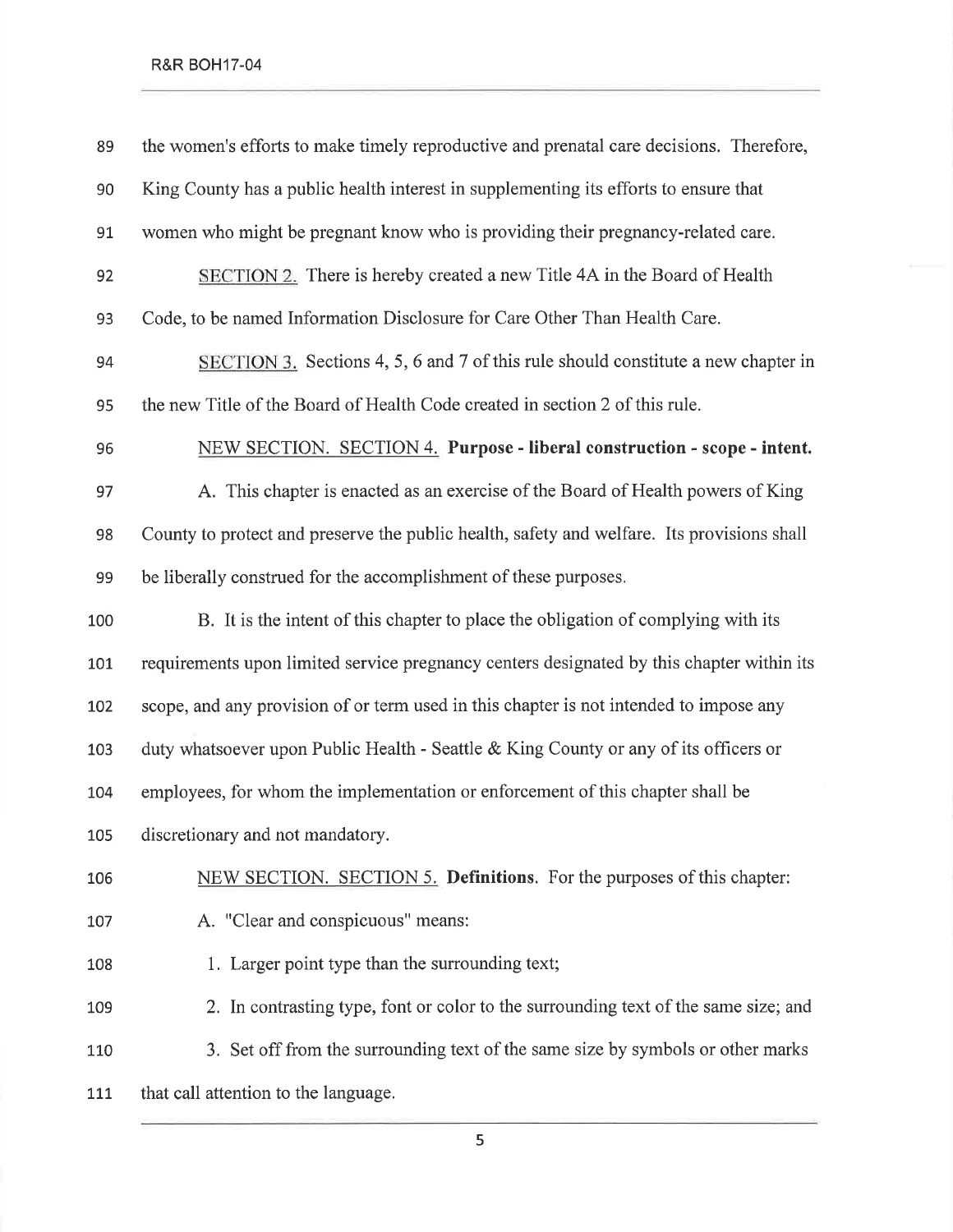| 112 | B. "Health care facility" means a hospital, clinic, nursing home, laboratory,                   |
|-----|-------------------------------------------------------------------------------------------------|
| 113 | office, or similar place where a licensed, certified, registered, or otherwise authorized       |
| 114 | health care provider conducts functions that make it governed by chapter 70.02 RCW.             |
| 115 | C. "Health information" means any oral or written information in any form or                    |
| 116 | medium that relates to the past, present or future physical or mental health or condition of    |
| 117 | a client.                                                                                       |
| 118 | D. "Limited service pregnancy center" means a facility that is not a health care                |
| 119 | facility and whose primary purpose is to provide either pregnancy options counseling or         |
| 120 | pregnancy tests, or both, for a fee or as a free or low-cost service; and that satisfies two or |
| 121 | more of the following:                                                                          |
| 122 | 1. The facility offers obstetric ultrasounds;                                                   |
| 123 | 2. The facility offers pregnancy testing;                                                       |
| 124 | 3. The facility advertises or solicits patrons with offers to provide prenatal                  |
| 125 | sonography, pregnancy tests or pregnancy options counseling; and                                |
| 126 | 4. The facility has staff or volunteers who collect health information from                     |
| 127 | clients.                                                                                        |
| 128 | NEW SECTION. SECTION 6. Disclosure - required - manner.                                         |
| 129 | A. A limited service pregnancy center shall disseminate to clients on site and in               |
| 130 | any print and digital advertising materials including Internet web sites, the following         |
| 131 | notice in English, Spanish, Vietnamese, Russian, Somali, Chinese, Korean, Ukrainian,            |
| 132 | Amharic and Punjabi: "This facility is not a health care facility."                             |
| 133 | B. The on-site notice shall be on a sign at least A3 size paper and written in at               |
| 134 | least forty-eight-point type, and shall be posted conspicuously, in a manner that it is         |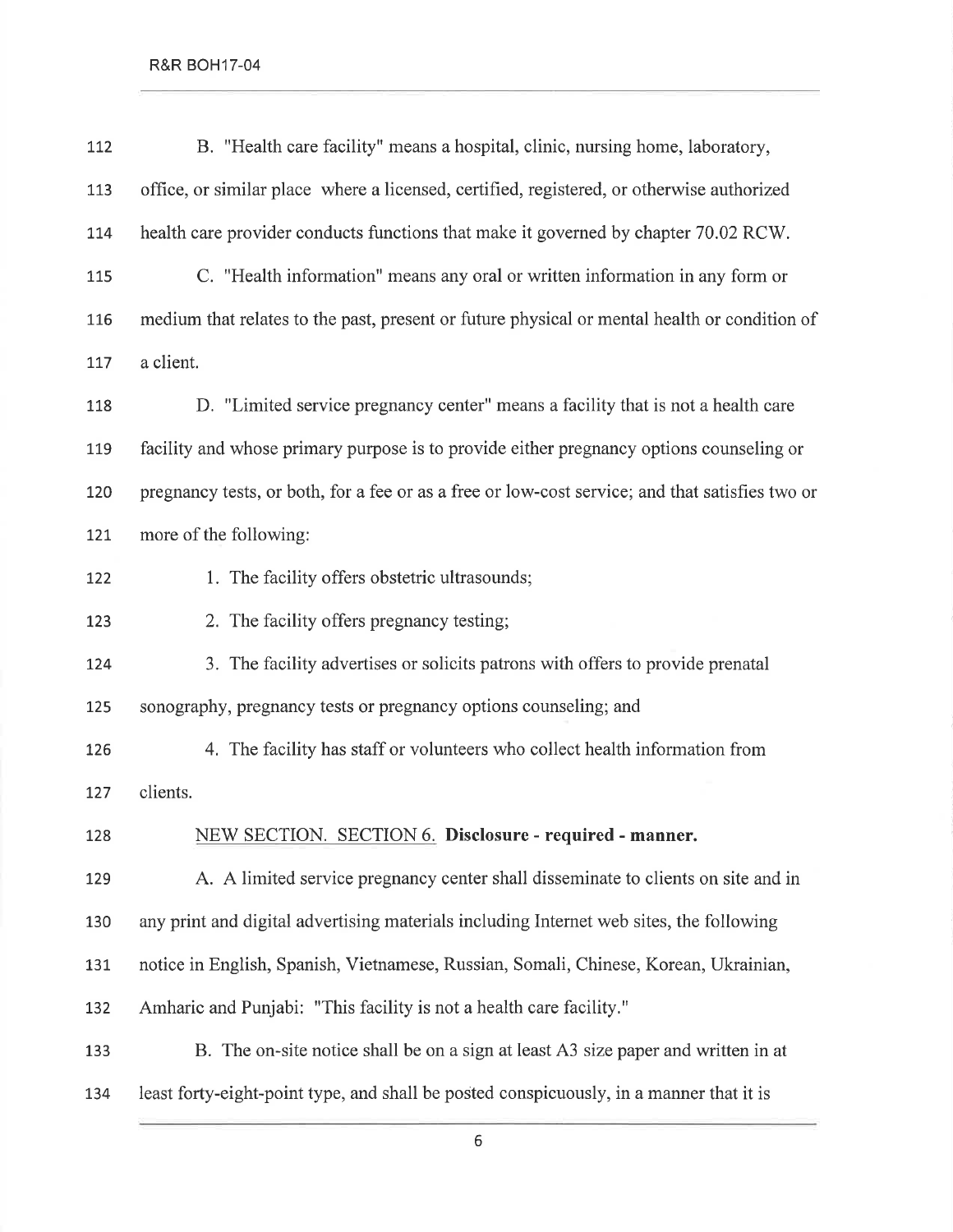| 135 | easily read, at the entrance of the facility and at least one additional area where persons |
|-----|---------------------------------------------------------------------------------------------|
| 136 | wait to receive services. The notice shall not contain other statements or markings.        |
| 137 | C. The notice in the advertising materials shall be clear and conspicuous.                  |
| 138 | D. The director of Public Health - Seattle & King County shall make available a             |
| 139 | downloadable on-site notice on the Public Health - Seattle & King County Internet web       |
| 140 | site.                                                                                       |
| 141 | NEW SECTION. SECTION 7. Enforcement - penalties.                                            |
| 142 | A. The director of Public Health - Seattle & King County may utilize BOH                    |
| 143 | chapter 1.08 to enforce the requirements of this chapter, consistent with subsection B. of  |
| 144 | this section.                                                                               |
| 145 | B. An entity violating this chapter is subject to a civil penalty of up to one              |
| 146 | hundred dollars. Each day upon which a violation occurs or is permitted to continue         |
| 147 | constitutes a separate violation.                                                           |
| 148 | <b>SECTION 8. Severability.</b> If any provision of this rule or its application to any     |

7

 $\mathcal{H}$